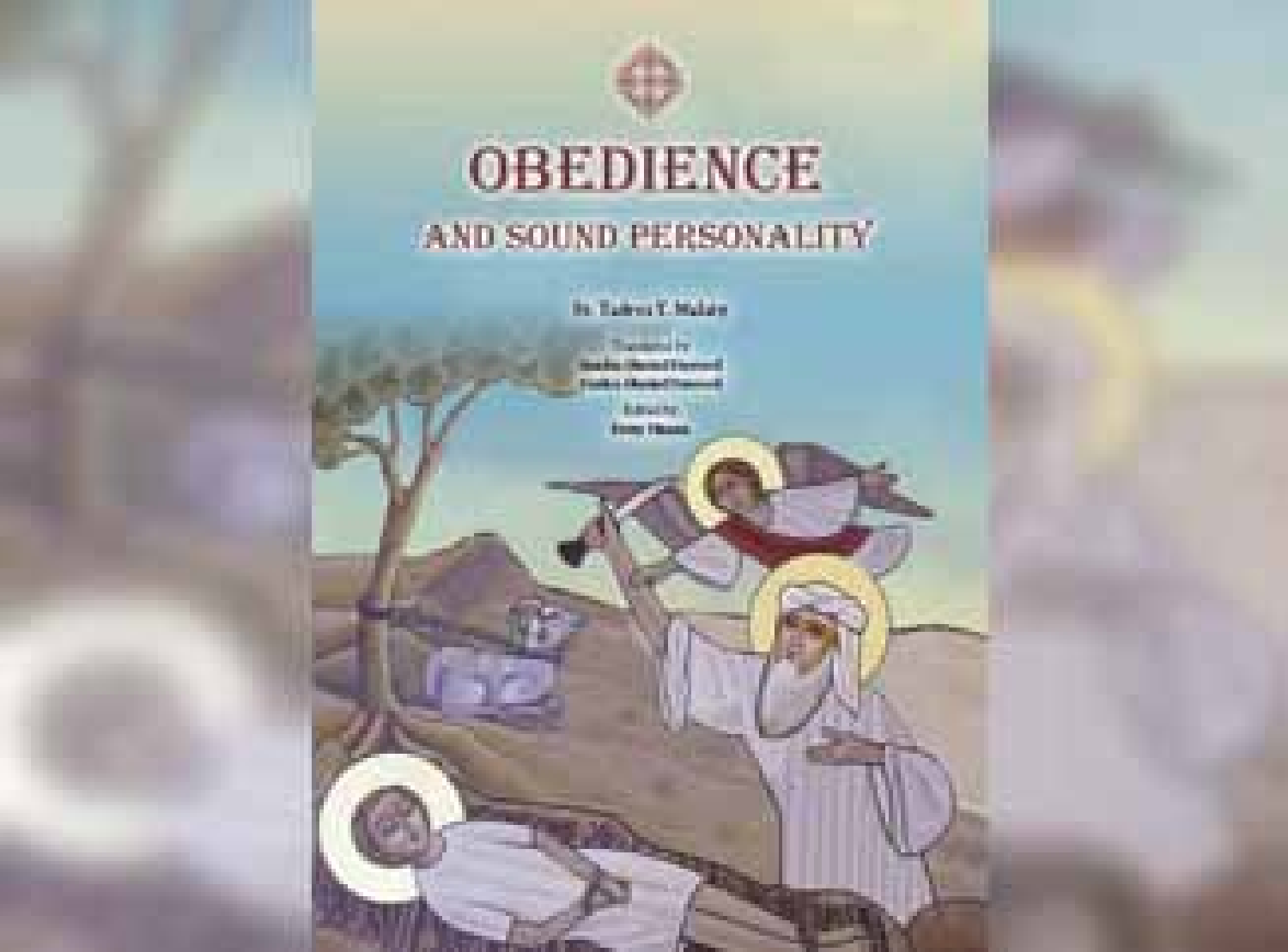# **OBEDIENCE** AND SOUND PERSONALITY

2013



**Fr. Tadros Y. Malaty**

Translated by: **Sandra and Carloa Sherief Dawood**

> Edited by: **Eriny Hanna**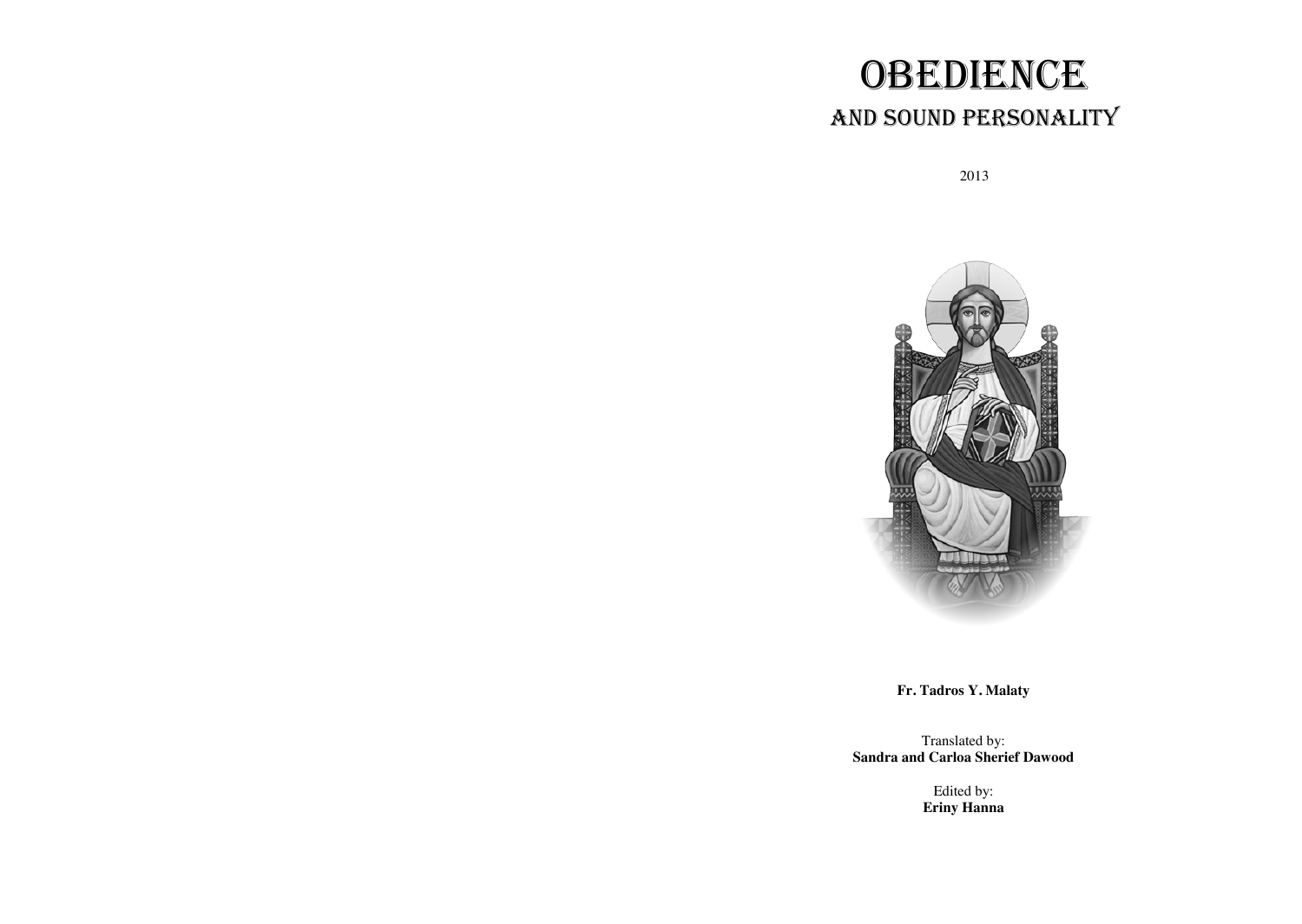Prepared by: **Fr. Tadros Y. Malaty** Translated by: **Sandra Sherief Dawood**

 **Carloa Sherief Dawood**

Edited by: **Eriny Hanna**

**Queen Mary & Prince Tadros Coptic Orthodox Church Pope Shenouda III Center** *283 DAVIDSONS MILL ROAD SOUTH BRUNSWICK, NJ 08831*

Printed by: American Pack Cairo - Egypt +202 22801119 US Branch +1 973 323 2666

#### **OBEDIENCE: CONDESCENSION OR HUMILITY ? !**

A girl came to me to confess, complaining about herself. She was going to wear a dress she liked, and felt that it was the best dress that suited her. As she was going to put it on, her mother said that it was a beautiful dress. Without noticing, the girl picked up another dress. She asked me, "Why did I do this although I love my mother and trust her opinion? "

This girl's problem is a common problem even with adults, as we do not understand the meaning of obedience or the acceptance of other's opinion.

#### **WHY OBEDIENCE?**

We often find it hard to talk about obedience. For many people, especially the young, obedience is associated with a weak personality and submitting to others, as with parents, consultants or leaders at school, in the community , or even in the church. Many people see obedience as controlling others and forcing their opinions and experiences on them, which can cause feelings of being belittled or the desire to rebel. If these feelings are not shown through outward behavior or body language, they are nevertheless present in the mind .

- Now why does God ask for our obedience?
- Does obedience ignore the right of discussion ?
- Does God accept blind obedience?
- $\triangle$  And what is the aim of obedience? Do we live in humiliation?

These kind of questions pushed me to write about the great biblical obedience, and to correct the misconceptions about obedience.

#### **FIRST LESSON THE WORLD OFFERS**

A distraught mother came to me once telling me that she has a very kind child who went to daycare. On the first day when he came back home he did something wrong. So the mother told him , " Don't do this , " and the boy answered, " N o I will do it . " The answer surprised her; this was usually not the boy's attitude. So kindly she told him, " This is wrong, don't do it. " And the answer was: "No, I will do it . I said no. "

The mother was afraid to lose her good relationship with her child, so she ignored what happened and stayed quiet. The next day , she asked the boy if he remembered what he did the day before, and he said yes. So she asked, "What do you think about your reaction?" He answered, "It was wrong." She said, "Why did you do this?" He told her, "Mom, you don't understand. If I said yes , you would have thought that I am weak! " The mother was surprised. The boy's first lesson in daycare was that obedience only means having a weak personality.

I told her to do something wrong in front of him, and when he tells her that her behavior is incorrect, she would stop doing it. After she had done so, she started a conversation with him. "Does it mean that when I listened to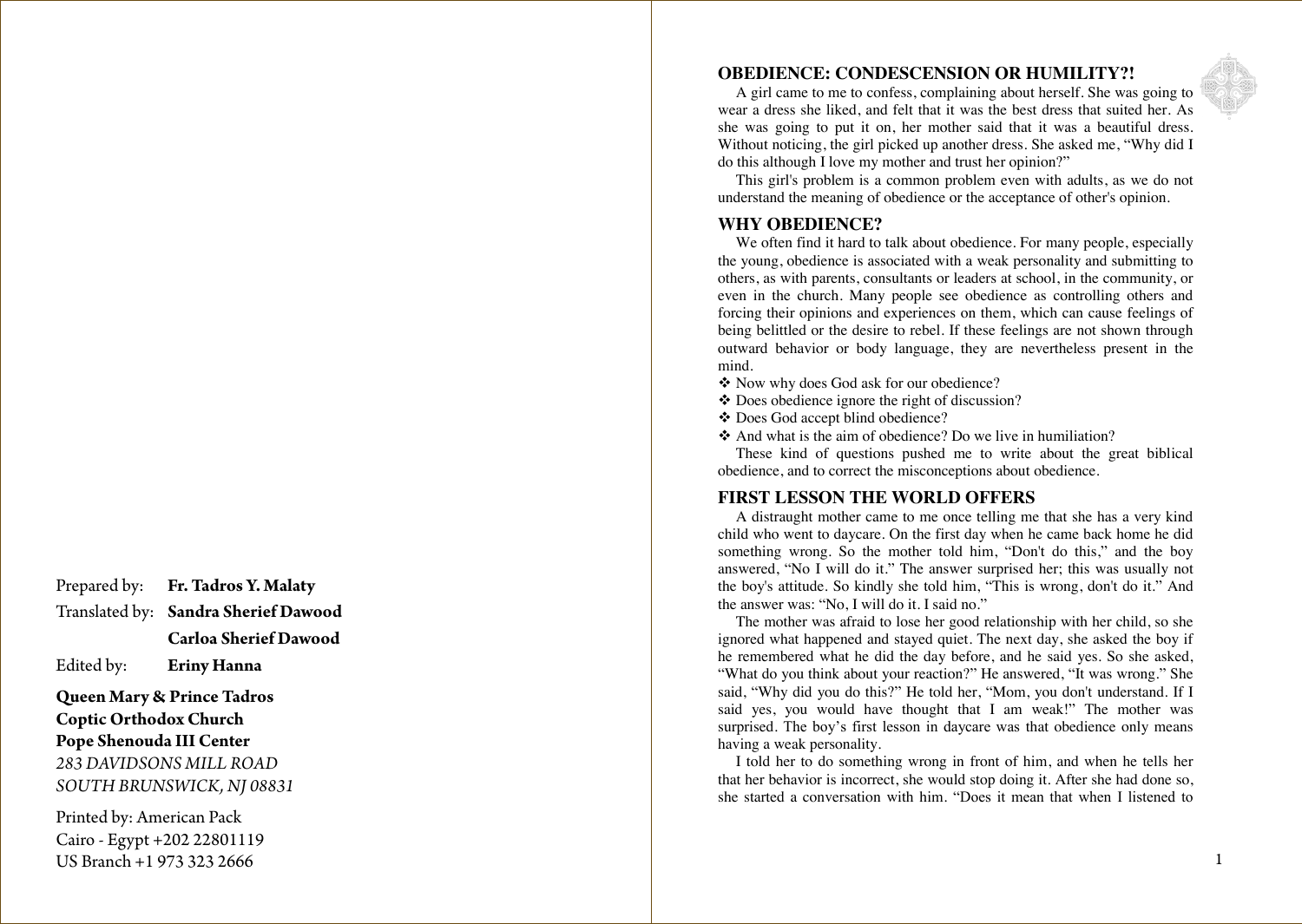you, that I was weak?" The boy answered, "No, I loved you for listening to me." She said, "Obedience and compromises don't make us weak. On the contrary, they are signs of maturity and love."

#### **WHO IS THE GREATEST?**

Who is the greatest? The one who commands or the one who obeys? Most of the time the answer is the one who commands.

This is why one refuses to obey, thinking that in this way he ensures his strength and independence.

In the Gospel of St. Luke, it was said that Jesus Christ "was obedient to them" (Luke 2:51). It means that He obeyed St. Mary and St. Joseph. Who is the greatest? The one who commands or the One who obeys? Jesus Christ or St. Mary and St. Joseph?

There is no comparison between the Incarnate Logos and the humans, St. Mary and St. Joseph. In spite of obeying them, He conversed with them with the spirit of power. When Virgin Mary blamed him saying, "Why have you treated us like this? Your father and I have been anxiously searching for you," (Luke 2:48) He answered, "Why did you seek Me? Did you not know that I must be about My Father's business?" (Luke 2:49). The Son talked to His mother in wisdom, kindness, and courage, declaring His Divinity. How strange is it that the creation gave orders and the Incarnate Creator obeyed! He offers us a new meaning of obedience.

Obedience does not destroy a person's personality nor does it offend his dignity. It does not make him inferior to the person who gives orders. But it shows a loving heart, mature thinking, and a life dedicated to the purpose of other's comfort rather than one's self.

Anyone seeking leadership must understand his duty and focus on accomplishing his goal, but not in commanding others. In this way, there is no desire for power and no fear of obeying and submitting.

Again, St. Paul's letter to the Hebrews states, "He, the Son, learned obedience from what He suffered." (Hebrews 5:8) This means that He the Son, Who is equal to His Father, obeyed until His death - the death of the cross - in order to carry us with Him to the heavenly road, the road of obedience. The obedience of the Son did not take away His equality with God the Father.

#### **OBEDIENCE IS A SIGN OF MATURITY**

Young, immature children repeat the phrase: "No. I said, 'No!'"

This is what most children start saying to ensure their independent personality. However, this attitude shows their immature thinking. Children do not understand their position, so they often get mad and angry.

But the wise mature man, realizing his message through the spirit of obedience, is capable of making others happy. He finds joy in their happiness; those are the signs of true maturity and greatness.

#### **A PART OF JESUS CHRIST'S HEAVEN**

Some wonder about the words of St. Paul, who constantly wrote and argued for the presence of the Trinity and the economy of the Father in saying, "Now when all things are made subject to Him, then the Son Himself will also be subject to Him who put all things under Him that God may be all in all." (1 Cor. 15:28). Some might wonder: How does the Son obey the Father? Obedience here does not relate the human thinking, which has ruined the meaning of obedience and submission, but it is the way of obedience of our God.

The comfort and greatness of the soul is to share in Christ's humbleness and obedience, so as to find heavenly comfort in obedience. We do obey others, not because they are greater or because we need a favor, but to gain the blessing of sharing the gift of obedience with Jesus Christ.

#### **WHO IS THE BOSS?**

St. Pachomius was known for his strictness in the system of the communal life, as he established more than 10 monasteries in Upper Egypt and three nunneries. The number of monks in the main monastery in Phbow was about 1500 monks. He was the general father for all those monasteries.

One day, St. Pachomius was waiting for a group of hermits to meet him. His own disciple Theodore (Tadros) noticed that the father's clothes were old and inappropriate, since he was responsible for his clothes. So Theodore asked his father to change his clothes to meet the guests, but the father did not heed him. The disciple repeated over and over, but the father did not change his clothes. When the father thought of the manner, he went into his cell and cried heavily because of his disobedience to his disciple. He even admitted his sin in front of all the monks. Therefore, according to the founder of the communal system, there is a great loss in disobeying. Obedience in his mind is not a loss, but through love and enjoyment of the new life in Jesus Christ it becomes synonymous with wisdom and joy.

#### **OBEDIENCE TOWARD OUR CHILDREN**

We ask our children to obey, as if we are wise, experienced and have authority, while they lack experience and wisdom and have no right to negotiate. We have to teach our children how to obey through our obedience to them in what is right, and our conversation with them, with an understanding spirit and appreciation of their opinions. "And you, fathers, do not provoke your children to wrath, but bring them up in the training and admonition of the Lord." (Ephisians 6:4)

#### **OBJECTIONS AND DISOBEDIENCE**

In early teenage years, many of our children practice disobedience, and we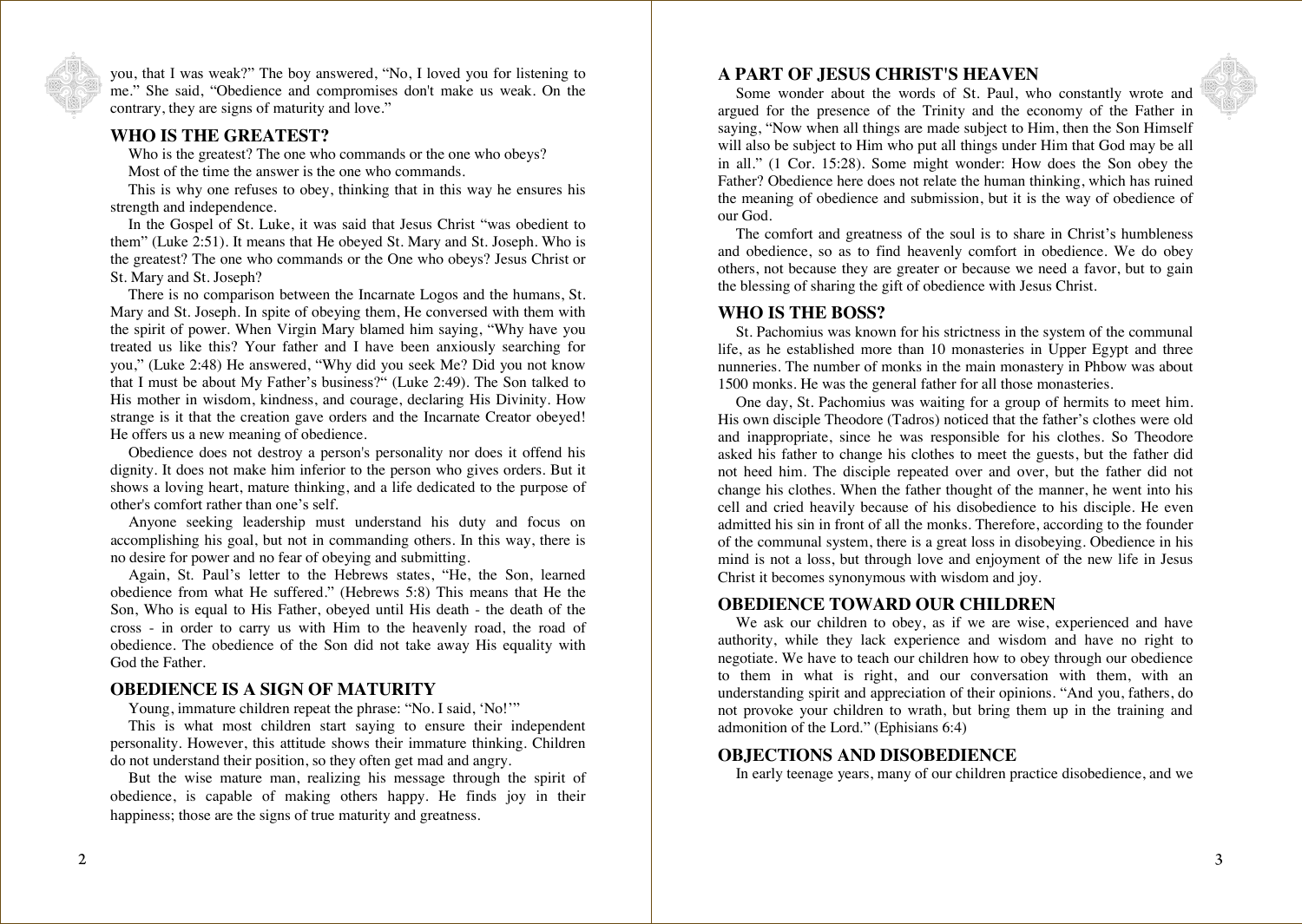

complain that they object without reason. Their objection is an explosion due to our practice of pressure and ordering from when they were little kids. Inevitably comes the day when they explode. We think that we, as parents, are right and they are wrong, and fail to remember how we hurt them through our bad behavior from when they were kids.

#### **LEARN DIALOG AND OBEDIENCE FROM GOD**

God delights when His weak creation engages in a dialogue with Him, as Abraham did before the burning of Sodom and Gomorra (Genesis 18), and as Moses talked to God as a Friend (Exodus 33:11). God asks us "let us reason together." (Isaiah 1:18) What is marvelous is that "the Lord said to Moses, "I will also do this thing that you have spoken; for you have found grace in My sight, and I know you by name." (Exodus 33: 17)

#### **OBEDIENCE IS A MEETING WITH OUR HUMBLE CHRIST**

We mentioned that obedience is enjoyment in the sharing of Jesus Christ's gentleness and simplicity. He obeyed the Father, although His will is that of His Father. In His love He said, "Father, if it is Your will, take this cup away from Me; nevertheless not My will, but Yours, be done." (Luke 22:42) The Son has an identical will with that of the Father, but He obeyed so that we may learn from His example. By His words He makes us capable of repeating His words with boasting, and we give up our will in order to fulfill the holy will that is announced to us through those around us.

A person who is stubborn does not enjoy the spirit of truth and uniqueness. There is an old Egyptian saying which states, "Two never change their mind: the dumb and the dead! The sober and wise man accepts other's opinions and enjoys obeying them as long as they are righteous."

But one can ask, "How do I know the voice of truth that we may obey it?" Or, "How can I know that the advice given to me is the voice of my Lord Jesus?"

A story was told about a man who was in one of the deserts in Northwest Africa. There, he encountered a dust storm. While walking through the storm, he found countless numbers of sheep. Suddenly, six shepherds appeared together resulting in the sheep to move to an area of water and relax. After a while, a shepherd left the other five, walked around, and started to sing. A small number of sheep left the others and approached him. With continuous singing, his sheep gradually were attracted to him and assembled around him, while the others stayed together.

It was also repeated with another shepherd. He started to sing, so his sheep also reunited. The same happened with the third shepherd, and so on. Then this person remembered the words of our Lord Jesus, "And when he brings out his own sheep, he goes before them; and the sheep follow him, for they know his voice. Yet they will by no means follow a stranger, but will flee from him, for they do not know the voice of strangers." (John 10:4-5)

When you ask, "How do I know the voice of Jesus when someone talks to me?" the answer is if you were a friend with our Lord and have daily communion with Him, then you will definitely recognize His voice and obey His words through others.

It was also said that during World War I, some soldiers tried to steal a group of sheep while the shepherd was asleep on a hill beside Jerusalem on a hot day. He woke up suddenly and found the soldiers leading the sheep away from him. As he realized the difficulty of facing the soldiers, a thought came to him to get his sheep back. He moved to the other side and started to call his sheep with his voice, so they moved towards their shepherd to the point that the soldiers could not control them. The soldiers were confused not knowing what to do while the shepherd went to a safe place with his sheep.

#### **RECOGNIZING THE VOICE OF YOUR MASTER**

Once in a dog show tournament, one dog was lost and went down the stage. In confusion, it kept walking here and there. Many were whistling to him to come to them. But the dog did not give any attention to them because he was looking for his master. Finally, a boy whistled from far away and the dog ran toward him and threw himself on him. The dog recognized the voice of his master even among thousands of voices!

#### **"I WILL NEVER GIVE UP MY BELOVED DOG"**

Dr. Lee Roberson told a story. One day, he saw a group of people with a dog performing a trick. Dr. Roberson observed the dog and found the dog looking at a boy moving his lips. After the trick, the dog moved toward the boy and, out of happiness, wagged his tail. His eyes were focused solely on the boy, and then he approached the boy closely.

Dr. Roberson felt that the dog was telling the boy, "Didn't I make you happy, **didn't I completely obey you**?" In tender kindness, the boy petted the dog's head saying, "Good doggie."

Dr. Roberson went to them and asked the boy, "Can I purchase this special dog for 10 dollars?" This amount of money was a big value at that time. The boy replied, "Even if you paid 100 times this amount, I won't give up my beloved dog."

#### **THE OBEDIENT SLAVE**

It is said that an atheist man had a slave who loved God and never stopped believing in Jesus Christ. One day the master wanted to mock that slave. He called him in front of another slave. "Are you a preacher, Sam?" The slave replied, "I love my Master Jesus Christ, and would like all to enjoy his love. The master asked, "If you are a preacher, you need to know the Bible. Tell me the meaning of "For whom He foreknew, He also predestined [to be]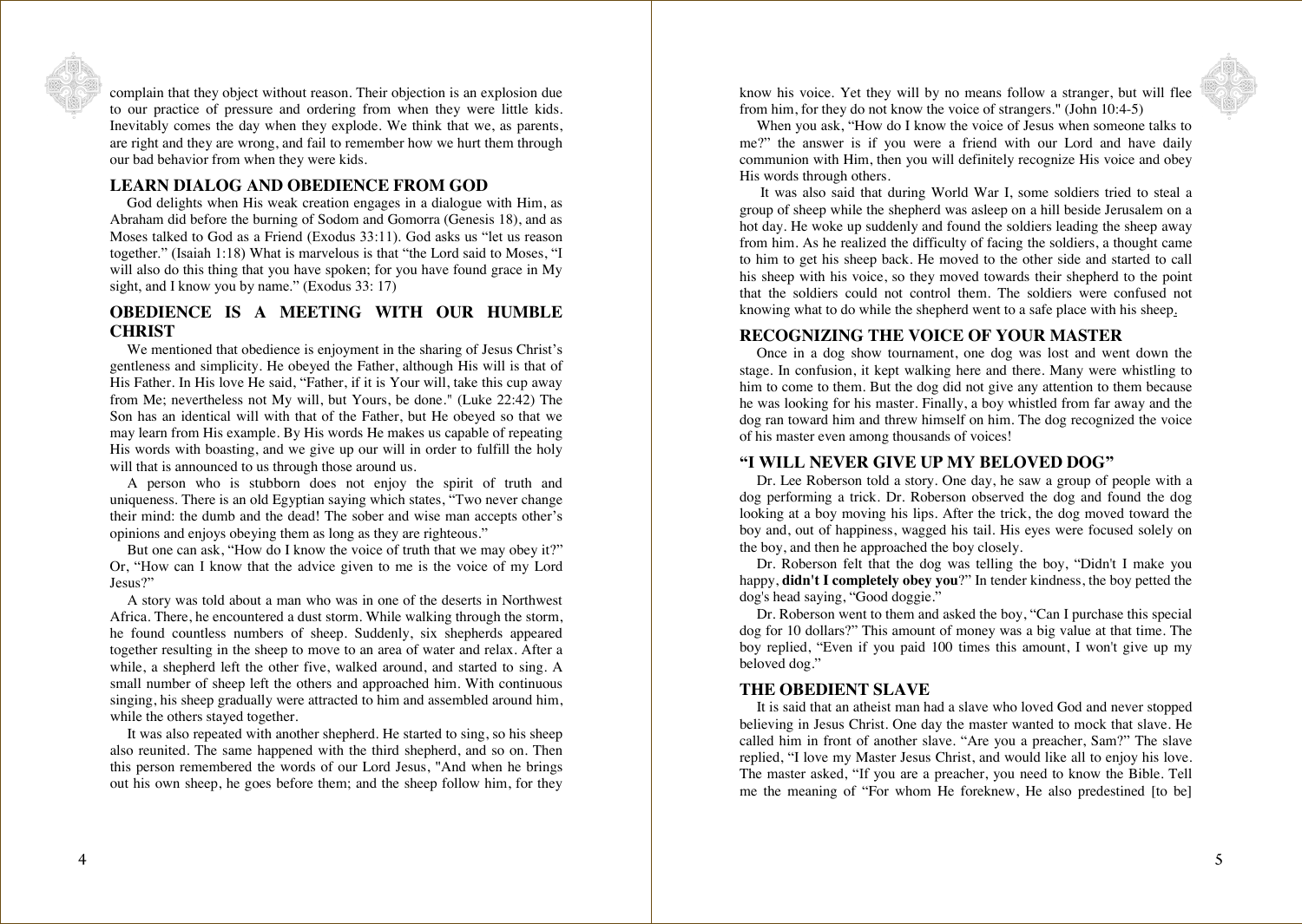conformed to the image of His Son, that He might be the Firstborn among many brethren." (Romans 8:29). Simply the slave asked, "Where is this verse, master?" The master answered, "In the epistle of Paul to the Romans." So the slave replied, simply, "Dear master, I will explain to you this phrase in a very simple way. Let us start with the Gospel of Matthew, and do everything God asked us to do in this Gospel, then start in Mark and do everything we were asked to do, then Luke and obey all His commandments, then you will find the meaning of this verse very easy and clear."

#### **OBEDIENCE TO THE VOICE OF THE KING OF THE KINGS**

A missionary was having a walk in the restaurant of a hotel in India. He found for himself a seat between two men, one of them was a commander in the army and the other was a chief in the navy, along with their families. They were having a discussion together; one told the other, "I wonder why missionaries come to India? Why don't they stay in their countries?" The missionary interfered and asked, "If you were now ordered to leave immediately with your soldiers to a certain place to enter into a battle with your enemy, would you be late?" The soldier replied, "No, because I am committed to obey my boss for the country." Then the missionary answered, "I am a Christian, and Jesus Christ is my King. I serve Him as I am citizen in the kingdom of God.

My King rose from the dead and gave us a holy responsibility, 'Therefore go and make disciples of all nations, baptizing them in the name of the Father and of the Son and of the Holy Spirit' (Matthew 28:19). For this reason we came here to India - to fulfill our God's orders and serve His kingdom."

#### **APPRECIATE OBEDIENCE**

A farmer once saw a group of knights coming from afar. He was afraid that they would pass through his field and cause damages to his crops, so he asked a boy working with him to close the door. The boy rushed and closed the door. In seconds, the knights reached the door and asked the boy to open, so the boy replied, "I can't! My master ordered me to close the door." The horseman said, "Do you not know me? I am the duke of Wellington, and I order you to open this door, so that my friends and I can pass."

The boy took off his hat and greeted the duke in respect, but said, "I am sure that the duke of Wellington will not allow me to disobey my master's rules. I am committed to leave the door closed and to prevent anyone from entering unless my master says otherwise."

The duke was happy from the boy's loyalty to his master. He himself took off his hat and greeted the obedient and loyal boy, saying, "I greet the man who does not fear refusing what is wrong."

The duke offered the boy a gold pound and left with his friends without

entering the field! This is how obedience leads others to respect and appreciate the person who obeys his leaders in the Lord.

#### **OBEDIENCE AND PURITY**

Many years ago, a youth came to me seeming to be religious, quiet, and decent. Bitterly, he complained about adultery of the heart. He said, "I fast for long periods and cry during my prayers for the Lord to release me from the war of evil desire, but all is in vain. I always read the bible and refrain from reading any cheap attractive books. I have no bad friends and do not see any bad attractions. What else can I do?"

I asked him, "What is your relationship with your parents?" He said that he always complains and argues with them. I had put my finger on the problem; he disobeys his parents, so his body does not obey the soul. He who does not have a good relationship with his family cannot control his inner feelings. This is the holy law: "'Honor your father and mother, which is the first commandment with promise , that it may be well with you and you may live long on the earth." (Eph. 6:2-3). Since the meeting with this youth, I concluded that he who complains from evil desires must review his dealings and relationship with his parents, brothers, relatives, colleagues, and employers. He who plants violence and disobedience will not reap anything but inner war and temptations.

#### **REWARD FOR EVERY ACTION**

I recall a true story which happened in a village called El-Nagaa near Esnah in Upper-Egypt. One day some farmers were on their way to Esnah. As they were walking, they saw a young man holding a stick and hitting his father, who was falling into a ditch.

The farmers caught the boy and started to scold at him. But the father asked them not to scold the boy, but to leave him to do what he wants. The farmers were surprised, so the father told them, "Why are you surprised? When I was young, I hit my father with a stick in the same ditch!" The poison you give to others will definitely be your drink one day, even if after many years. Your disobedience to your parents and counselors will surely yield disobedience to you in due time.

#### **COMMANDMENT OR PROMISE?**

The first commandment in the Law is "listen," as if the first command God asks us is obedience. But I wonder, is this a commandment that represents a duty that we are committed to do, or is it a promise which we ask God to grant us so that if we listen to Him, He also listens to us?

Obedience is a divine commandment. God is pleased to give us the ability to do it, so that He opens the door of mercy to give us what we ask. He bends his ears to listen to our heartbeats and responds to them. With a spirit full of love, Moses dealt with his disobedient nation through God's mercy (Exodus